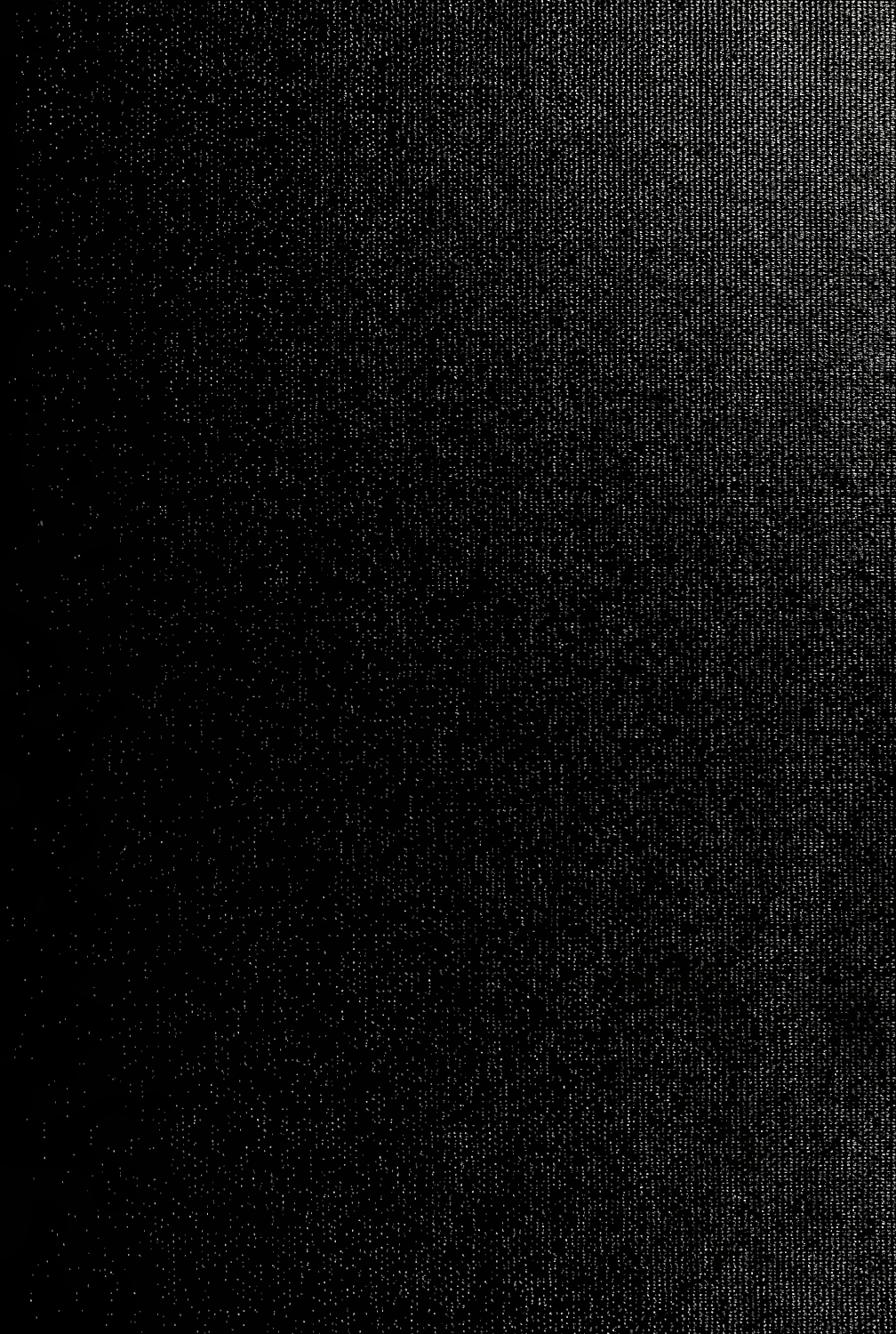|                                                       |                                                            | <b>Democratic Primary</b>                            |                                                                      |                                                    | <b>Republican Primary</b>                                            |                              |                             |                                         |  |
|-------------------------------------------------------|------------------------------------------------------------|------------------------------------------------------|----------------------------------------------------------------------|----------------------------------------------------|----------------------------------------------------------------------|------------------------------|-----------------------------|-----------------------------------------|--|
| <b>Third</b><br>Hampden<br><b>District</b>            | Rosemary Sandlin<br>of Agawam                              | All Others                                           | Blanks                                                               | <b>Total Votes Cast</b>                            | No Nomination                                                        | All Others                   | <b>Blanks</b>               | Votes Cast<br>T <sub>ot</sub>           |  |
| Agawam<br>Granville<br>Russell                        | 922<br>34<br>50<br>252<br>1,258                            | 14<br>$\overline{7}$<br>21                           | 362<br>11<br>19<br>80<br>472                                         | 1,298<br>45<br>69<br>339<br>1,751                  |                                                                      | 13<br>$\boldsymbol{9}$<br>22 | 89<br>15<br>11<br>78<br>193 | $\frac{10}{15}$<br>$\frac{1}{8}$<br>215 |  |
|                                                       | <b>State Election</b>                                      |                                                      |                                                                      |                                                    |                                                                      |                              |                             |                                         |  |
| <b>Third</b><br>Hampden<br><b>District</b>            | Sandlin<br>Democratic<br>of Agawam<br>Rosemary             | Nicholas A. Boldyga<br>of Southwick<br>Independent   | All Others                                                           | Blanks                                             | <b>Total Votes Cast</b>                                              |                              |                             |                                         |  |
| Agawam<br>Pct. 1<br>2.<br>3<br>.<br>5<br>6<br>7<br>8. | 880<br>1,082<br>1,006<br>869<br>1,011<br>976<br>867<br>986 | 527<br>813<br>654<br>667<br>810<br>788<br>849<br>815 | $\sqrt{2}$<br>$\mathbf{1}$<br>$\sqrt{2}$<br>3<br>3<br>$\overline{4}$ | 101<br>98<br>103<br>150<br>125<br>110<br>69<br>139 | 1,510<br>1,994<br>1,765<br>1,686<br>1,949<br>1,874<br>1,788<br>1,944 |                              |                             |                                         |  |
| Granville<br>Russell.<br>Southwick                    | 347<br>377                                                 | 471<br>367                                           |                                                                      | 61<br>72                                           | 879<br>816                                                           |                              |                             |                                         |  |
| Pct. 1<br>2.<br>$3$<br><b>TOTALS</b>                  | 658<br>501<br>687<br>10,247                                | 1,040<br>686<br>971<br>9,458                         | $\sqrt{3}$<br>$\boldsymbol{2}$<br>3<br>23                            | 133<br>83<br>127<br>1,371                          | 1,834<br>1,272<br>1,788<br>21,099                                    |                              |                             |                                         |  |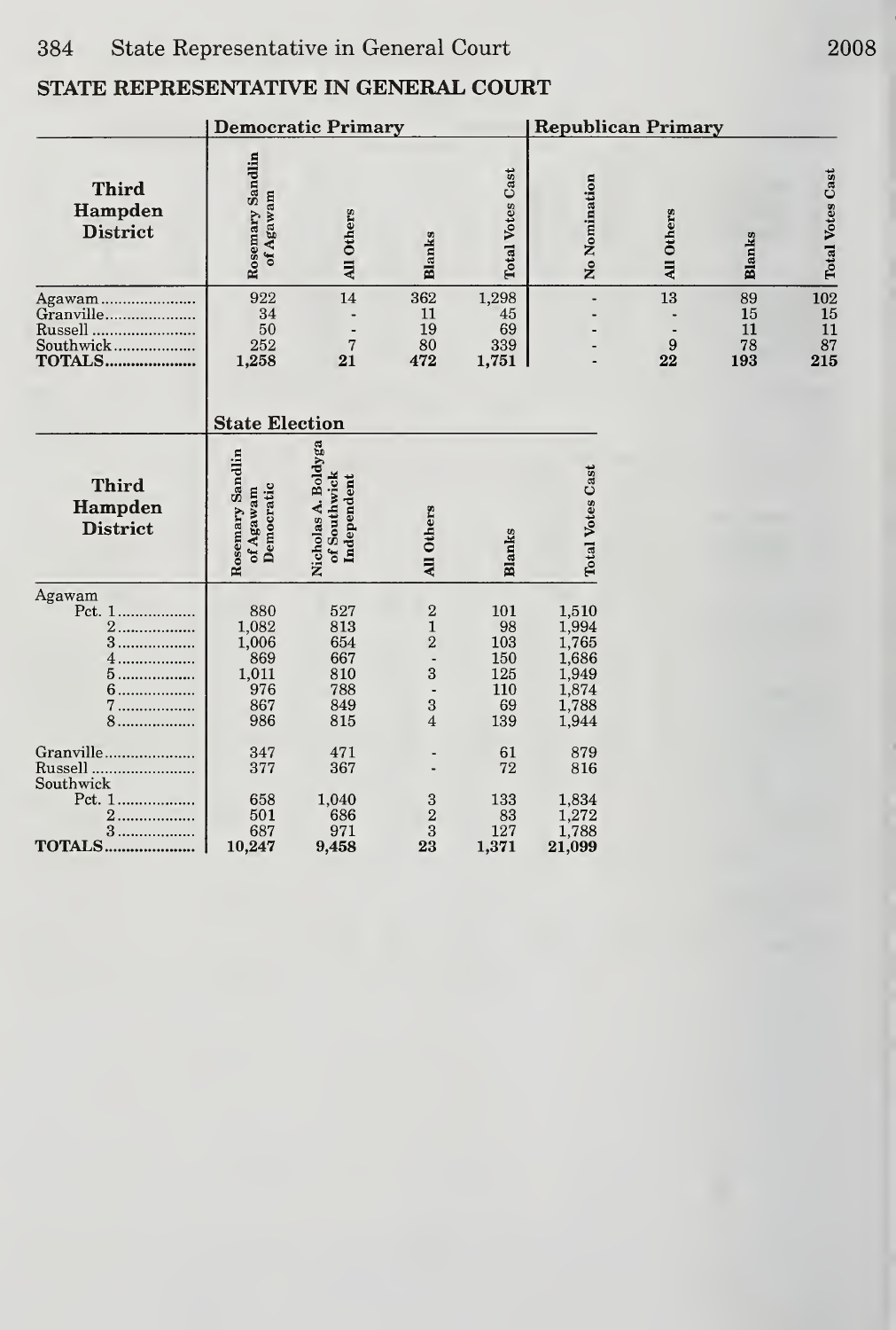|                                                                                                                                                                                            | <b>Democratic Primary</b>                                                                            |                                                                                           |                                                                                                                        |                                                                                         |                                                                                                              |                               | <b>Republican Primary</b> |                         |  |  |  |
|--------------------------------------------------------------------------------------------------------------------------------------------------------------------------------------------|------------------------------------------------------------------------------------------------------|-------------------------------------------------------------------------------------------|------------------------------------------------------------------------------------------------------------------------|-----------------------------------------------------------------------------------------|--------------------------------------------------------------------------------------------------------------|-------------------------------|---------------------------|-------------------------|--|--|--|
| Fourth<br>Hampden<br><b>District</b>                                                                                                                                                       | <b>Brian R. Hoose</b><br>of Westfield                                                                | All Others                                                                                | Blanks                                                                                                                 | <b>Total Votes Cast</b>                                                                 | Donald F. Humason, Jr.<br>of Westfield                                                                       | All Others                    | <b>Blanks</b>             | <b>Total Votes Cast</b> |  |  |  |
| WESTFIELD<br><b>TOTALS</b>                                                                                                                                                                 | 899<br>899                                                                                           | $\frac{3}{3}$                                                                             | 486<br>486                                                                                                             | 1,388<br>1,388                                                                          | 218<br>218                                                                                                   | $\mathbf 1$<br>$\overline{1}$ | 17<br>17                  | 236<br>236              |  |  |  |
|                                                                                                                                                                                            | <b>State Election</b>                                                                                |                                                                                           |                                                                                                                        |                                                                                         |                                                                                                              |                               |                           |                         |  |  |  |
| Fourth<br>Hampden<br><b>District</b>                                                                                                                                                       | Donald F. Humason, Jr.<br>of Westfield<br>Republican                                                 | Brian R. Hoose<br>of Westfield<br>Democratic                                              | <b>All Others</b>                                                                                                      | Blanks                                                                                  | <b>Total Votes Cast</b>                                                                                      |                               |                           |                         |  |  |  |
| <b>WESTFIELD</b><br>Wd. 1 Pct. A<br>$B$<br>Wd. 2 Pct. A<br><b>B</b><br>Wd. 3 Pct. A<br>$B$<br>Wd. 4 Pct. A<br><b>B</b><br>Wd. 5 Pct. A<br>$B$<br>Wd. 6 Pct. A<br><b>B</b><br><b>TOTALS</b> | 1,161<br>994<br>523<br>916<br>423<br>913<br>581<br>1,359<br>1,171<br>1,422<br>1,114<br>944<br>11,521 | 489<br>446<br>332<br>409<br>359<br>473<br>290<br>483<br>478<br>435<br>498<br>388<br>5,080 | $\frac{2}{1}$<br>$\mathbf{1}$<br>$\frac{2}{2}$<br>$\mathbf{1}$<br>$\overline{2}$<br>$\mathbf{1}$<br>$\mathbf{1}$<br>15 | 101<br>53<br>71<br>124<br>72<br>101<br>64<br>110<br>72<br>112<br>$82\,$<br>110<br>1,072 | 1,751<br>1,495<br>927<br>1,450<br>854<br>1,489<br>937<br>1,954<br>1,722<br>1,971<br>1,695<br>1,443<br>17,688 |                               |                           |                         |  |  |  |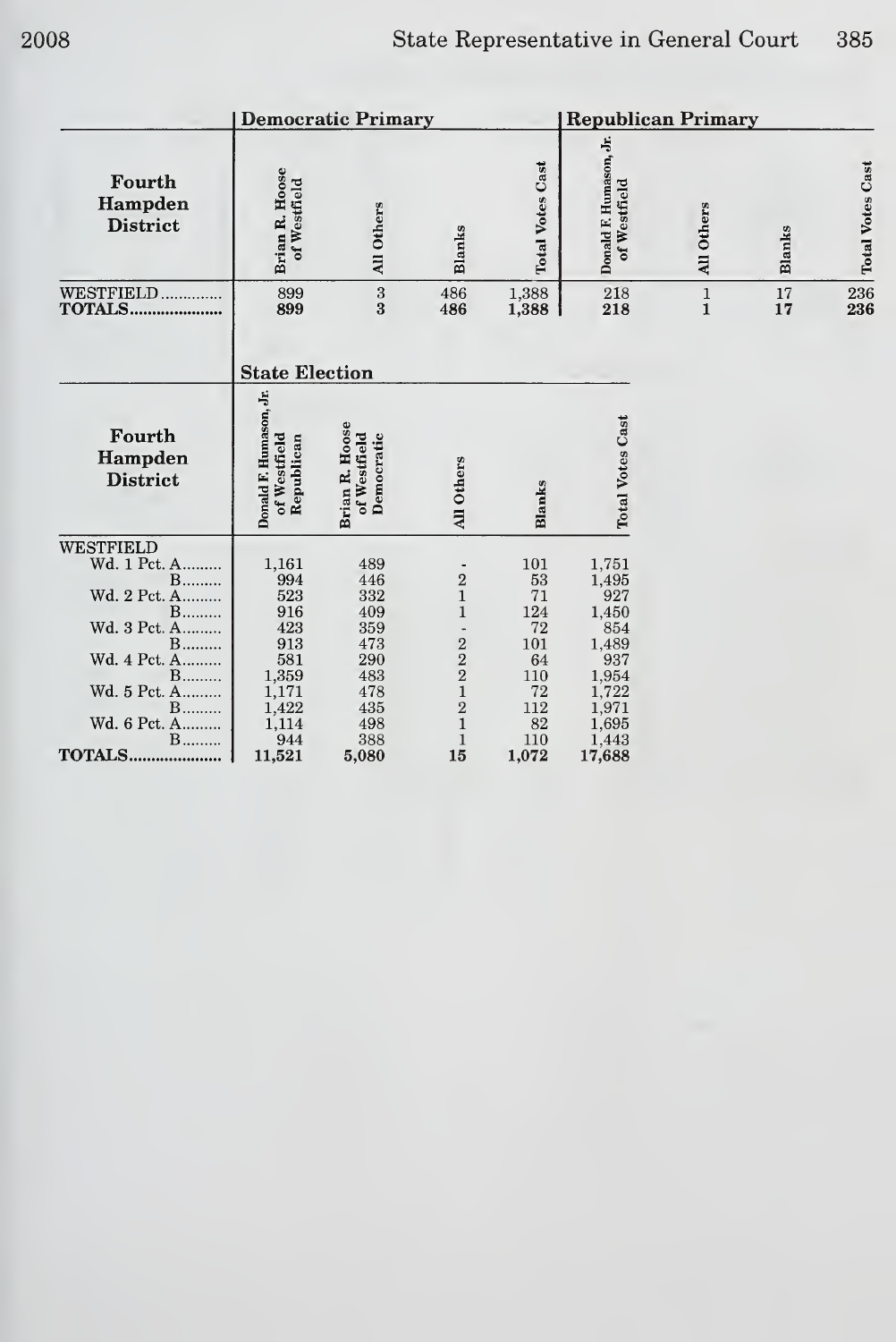|                                                                                                                                                                                         | <b>Republican Primary</b>                                                                                                        |                                                                              |                                                                                         |                                                                                                                                              |               |                                     |               |                         |
|-----------------------------------------------------------------------------------------------------------------------------------------------------------------------------------------|----------------------------------------------------------------------------------------------------------------------------------|------------------------------------------------------------------------------|-----------------------------------------------------------------------------------------|----------------------------------------------------------------------------------------------------------------------------------------------|---------------|-------------------------------------|---------------|-------------------------|
| Fifth<br>Hampden<br><b>District</b>                                                                                                                                                     | Michael F. Kane<br>of Holyoke                                                                                                    | <b>All Others</b>                                                            | <b>Blanks</b>                                                                           | <b>Total Votes Cast</b>                                                                                                                      | No Nomination | All Others                          | <b>Blanks</b> | <b>Total Votes Cast</b> |
| HOLYOKE<br><b>TOTALS</b>                                                                                                                                                                | 1,256<br>1,256                                                                                                                   | 11<br>11                                                                     | 636<br>636                                                                              | 1,903<br>1,903                                                                                                                               |               | $\bf{3}$<br>$\overline{\mathbf{3}}$ | 108<br>108    | 111<br>111              |
|                                                                                                                                                                                         | <b>State Election</b>                                                                                                            |                                                                              |                                                                                         |                                                                                                                                              |               |                                     |               |                         |
| Fifth<br>Hampden<br><b>District</b>                                                                                                                                                     | Michael F. Kane<br>Democratic<br>of Holyoke                                                                                      | All Others                                                                   | Blanks                                                                                  | <b>Total Votes Cast</b>                                                                                                                      |               |                                     |               |                         |
| <b>HOLYOKE</b><br>Wd. 1 Pct. A<br>$B$<br>Wd. 2 Pct. A<br>$B$<br>Wd. 3 Pct. A<br><b>B</b><br>Wd. 4 Pct. A<br><b>B</b><br>Wd. 5 Pct. A<br>$B$<br>Wd. 6 Pct. A<br><b>B</b><br>Wd. 7 Pct. A | 488<br>554<br>674<br>457<br>1,005<br>1,074<br>474<br>772<br>1,378<br>998<br>$\begin{array}{c} 1,073 \\ 974 \end{array}$<br>1,088 | $\begin{smallmatrix}4\3\2\3\3\end{smallmatrix}$<br>$\overline{6}$<br>9<br>15 | 124<br>187<br>166<br>167<br>234<br>318<br>124<br>229<br>374<br>249<br>266<br>230<br>354 | 612<br>741<br>840<br>624<br>$1,239$<br>$1,396$<br>$601$<br>$\begin{array}{c} 1,003 \\ 1,755 \end{array}$<br>1,250<br>1,345<br>1,213<br>1,457 |               |                                     |               |                         |
| $B$<br><b>TOTALS</b>                                                                                                                                                                    | 1,101<br>12,110                                                                                                                  | 13<br>58                                                                     | 333<br>3,355                                                                            | 1,447<br>15,523                                                                                                                              |               |                                     |               |                         |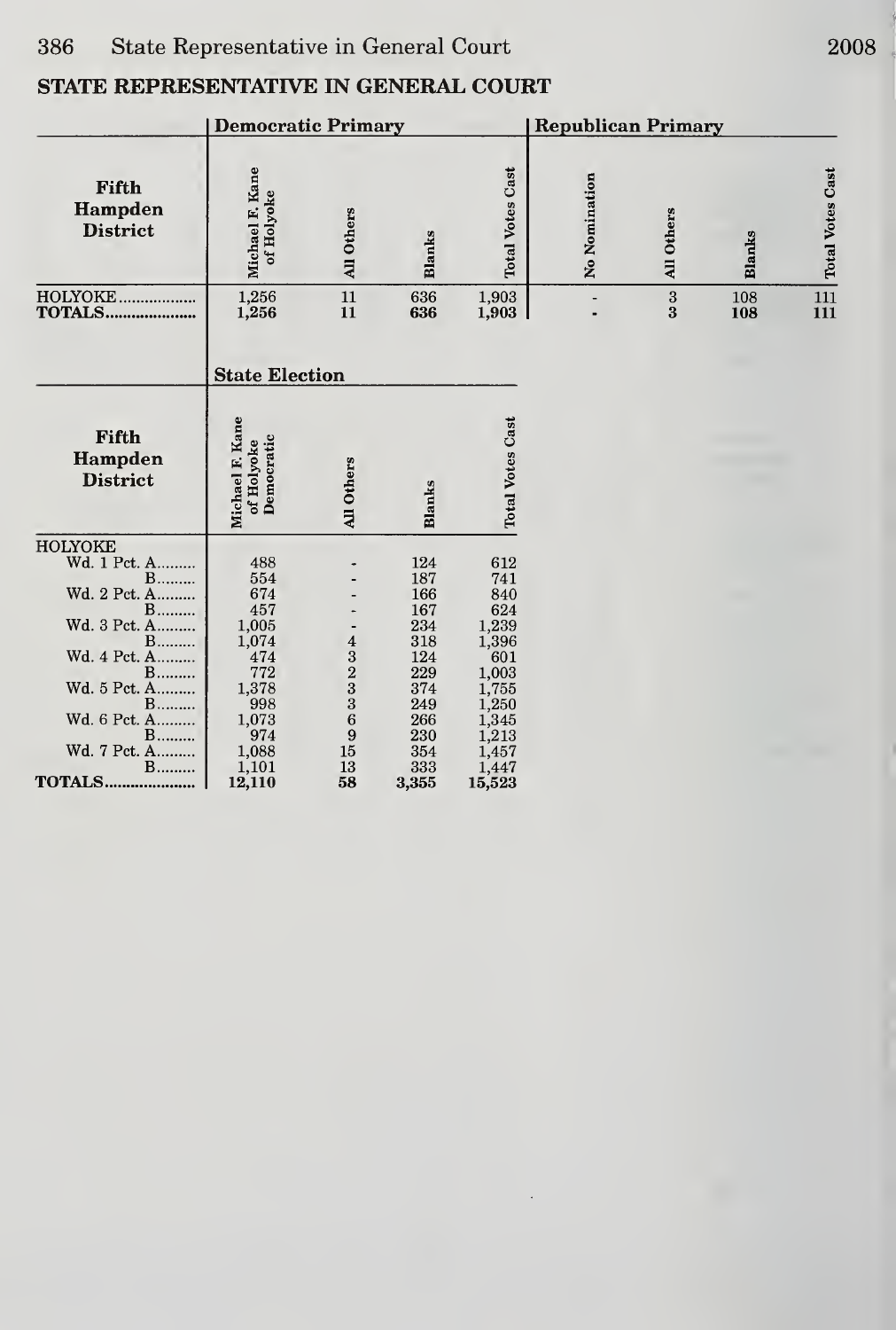|                                                                                  | <b>Democratic Primary</b>                                                  |                                                                                               |                                                               |                                                                            | <b>Republican Primary</b> |                                              |                       |                  |
|----------------------------------------------------------------------------------|----------------------------------------------------------------------------|-----------------------------------------------------------------------------------------------|---------------------------------------------------------------|----------------------------------------------------------------------------|---------------------------|----------------------------------------------|-----------------------|------------------|
| <b>Sixth</b><br>Hampden<br><b>District</b>                                       | of West Springfield<br>James T. Welch                                      | All Others                                                                                    | Blanks                                                        | <b>Total Votes Cast</b>                                                    | No Nomination             | All Others                                   | <b>Blanks</b>         | Total Votes Cast |
| CHICOPEE<br>SPRINGFIELD<br>West Springfield<br><b>TOTALS</b>                     | 526<br>131<br>974<br>1,631                                                 | $\bf{4}$<br>$\sqrt{2}$<br>$\mathbf{1}$<br>$\overline{7}$                                      | 168<br>45<br>238<br>451                                       | 698<br>178<br>1,213<br>2,089                                               |                           | $\mathbf 1$<br>$\mathbf 1$<br>$\overline{2}$ | 28<br>1<br>109<br>138 | 29<br>11(<br>14  |
|                                                                                  | <b>State Election</b>                                                      |                                                                                               |                                                               |                                                                            |                           |                                              |                       |                  |
| <b>Sixth</b><br>Hampden<br><b>District</b>                                       | of West Springfield<br>James T. Welch<br>Democratic                        | All Others                                                                                    | <b>Blanks</b>                                                 | <b>Total Votes Cast</b>                                                    |                           |                                              |                       |                  |
| <b>CHICOPEE</b><br>Wd. 2 Pct. B<br>Wd. 4 Pct. A<br>$B$<br>$C$<br>Wd. 5 Pct. B    | 461<br>598<br>546<br>782<br>1,055                                          | $\sqrt{3}$<br>8<br>$\overline{6}$<br>15<br>11                                                 | 141<br>170<br>153<br>261<br>287                               | 605<br>776<br>705<br>1,058<br>1,353                                        |                           |                                              |                       |                  |
| SPRINGFIELD<br>Wd. 2 Pct. E                                                      | 768                                                                        | 19                                                                                            | 251                                                           | 1,038                                                                      |                           |                                              |                       |                  |
| West Springfield<br>Pct. 1<br>2<br>3<br>4<br>5<br>6.<br>7<br>8.<br><b>TOTALS</b> | 553<br>700<br>1,085<br>1,260<br>1,618<br>1,409<br>1,654<br>1,042<br>13,531 | 1<br>$\overline{a}$<br>$\boldsymbol{4}$<br>3<br>$\boldsymbol{9}$<br>1<br>$\overline{4}$<br>84 | 173<br>191<br>348<br>386<br>482<br>467<br>568<br>331<br>4,209 | 727<br>891<br>1,437<br>1,649<br>2,100<br>1,885<br>2,223<br>1,377<br>17,824 |                           |                                              |                       |                  |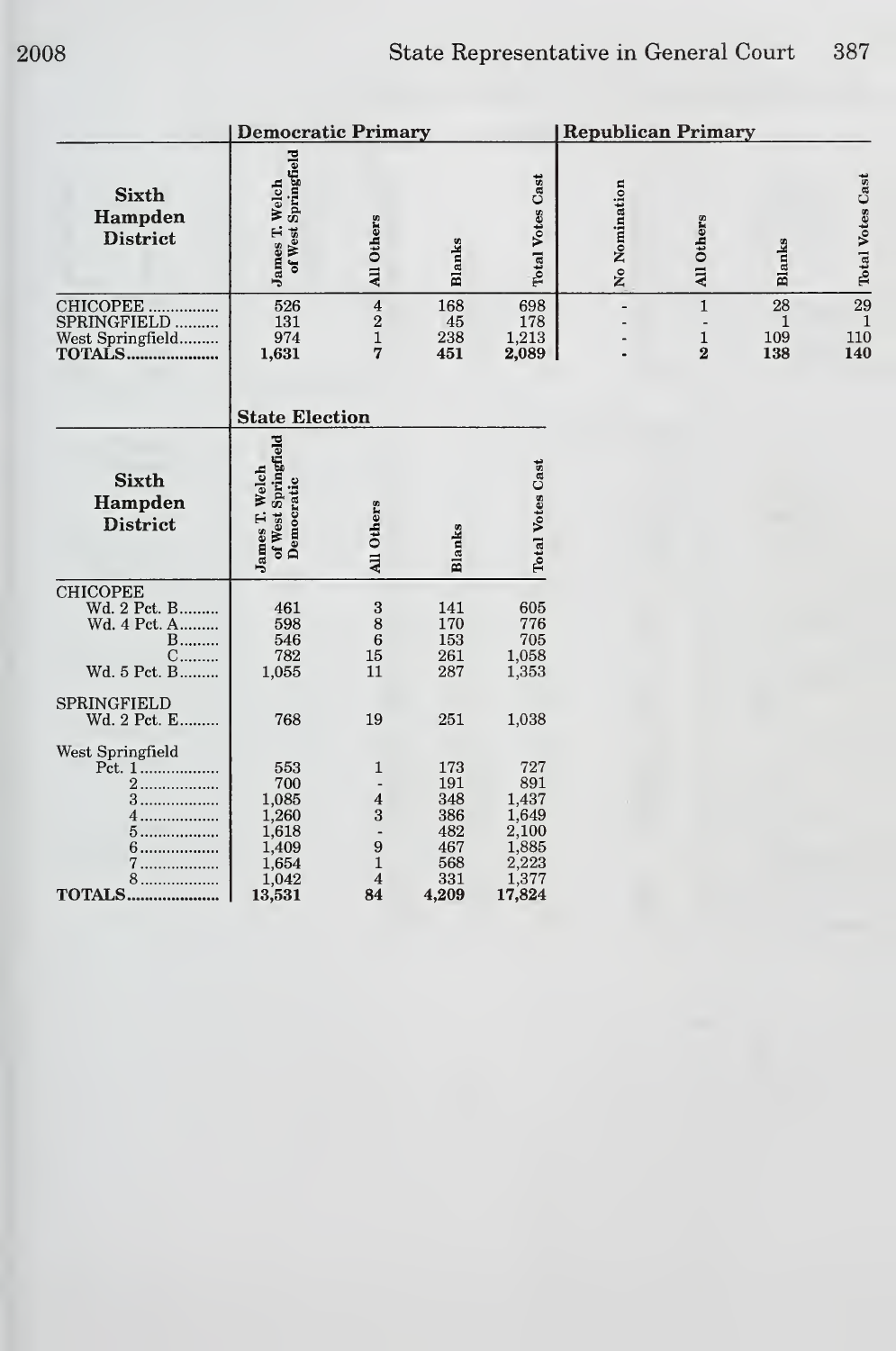|                                                          | <b>Democratic Primary</b>                        |                                                      |                                        |                                                  | <b>Republican Primary</b> |                                                          |                                                  |                         |
|----------------------------------------------------------|--------------------------------------------------|------------------------------------------------------|----------------------------------------|--------------------------------------------------|---------------------------|----------------------------------------------------------|--------------------------------------------------|-------------------------|
| <b>Seventh</b><br>Hampden<br><b>District</b>             | Thomas M. Petrolati<br>of Ludlow                 | <b>All Others</b>                                    | <b>Blanks</b>                          | <b>Total Votes Cast</b>                          | No Nomination             | All Others                                               | Blanks                                           | <b>Total Votes Cast</b> |
| Ludlow<br>SPRINGFIELD<br><b>TOTALS</b>                   | 220<br>138<br>876<br>171<br>1,405                | $\mathbf 1$<br>3<br>14<br>$\overline{4}$<br>22       | 52<br>50<br>285<br>97<br>484           | ${\bf 273}$<br>191<br>1,175<br>272<br>1,911      | i.                        | $\mathbf{1}$<br>$\mathbf{1}$<br>20<br>$\mathbf{1}$<br>23 | 26<br>$\boldsymbol{2}$<br>61<br>16<br>105<br>128 | 27<br>3<br>81<br>17     |
|                                                          | <b>State Election</b>                            |                                                      |                                        |                                                  |                           |                                                          |                                                  |                         |
| <b>Seventh</b><br>Hampden<br><b>District</b>             | Thomas M. Petrolati<br>Democratic<br>of Ludlow   | All Others                                           | Blanks                                 | <b>Total Votes Cast</b>                          |                           |                                                          |                                                  |                         |
| Belchertown<br>Pct. B<br>C                               | 1,526<br>1,647                                   | $\qquad \qquad \blacksquare$<br>$\overline{4}$       | 459<br>533                             | 1,985<br>2,184                                   |                           |                                                          |                                                  |                         |
| <b>CHICOPEE</b><br>Wd. 6 Pct. BE<br><b>BW</b>            | 993<br>244                                       | 15<br>$\overline{2}$                                 | 356<br>76                              | 1,364<br>322                                     |                           |                                                          |                                                  |                         |
| Ludlow<br>Pct. 1<br>2.<br>3<br>.<br>5.<br>$6$            | 1,304<br>1,109<br>1,691<br>1,388<br>756<br>1,606 | 12<br>22<br>13<br>$\sqrt{7}$<br>$\overline{7}$<br>10 | 330<br>269<br>460<br>312<br>231<br>449 | 1,646<br>1,400<br>2,164<br>1,707<br>994<br>2,065 |                           |                                                          |                                                  |                         |
| SPRINGFIELD<br>Wd. 8 Pct. E<br>$F$<br>G<br><b>TOTALS</b> | 456<br>700<br>790<br>14,210                      | 9<br>10<br>13<br>124                                 | 126<br>180<br>259<br>4,040             | 591<br>890<br>1,062<br>18,374                    |                           |                                                          |                                                  |                         |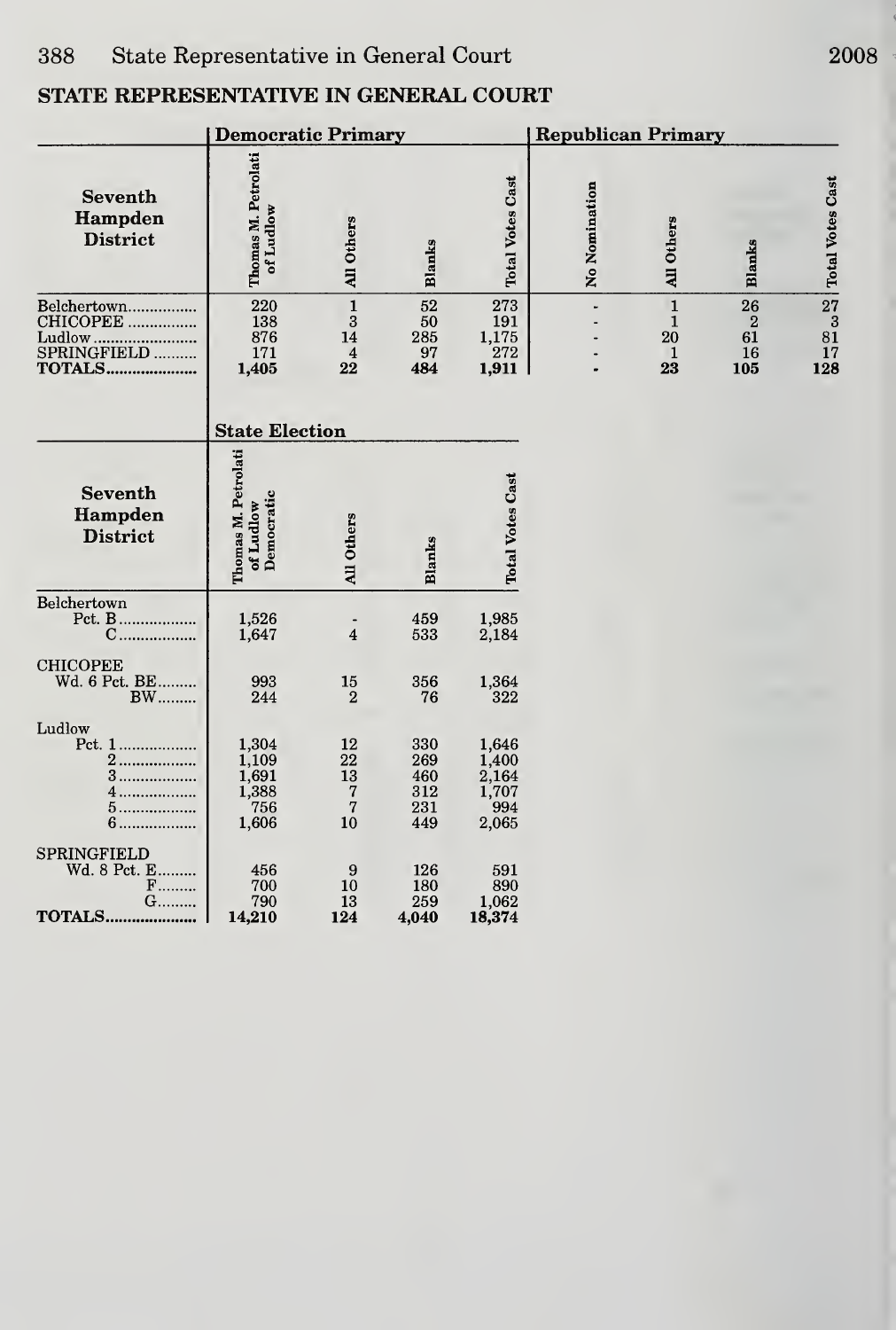|                                                                                                                                                                                                                                                     | <b>Republican Primary</b>                                                                                                                        |                                                                                                                                                                  |                                                                                                                               |                                                                                                                                                              |               |            |          |                         |
|-----------------------------------------------------------------------------------------------------------------------------------------------------------------------------------------------------------------------------------------------------|--------------------------------------------------------------------------------------------------------------------------------------------------|------------------------------------------------------------------------------------------------------------------------------------------------------------------|-------------------------------------------------------------------------------------------------------------------------------|--------------------------------------------------------------------------------------------------------------------------------------------------------------|---------------|------------|----------|-------------------------|
| Eighth<br>Hampden<br><b>District</b>                                                                                                                                                                                                                | Joseph F. Wagner<br>of Chicopee                                                                                                                  | All Others                                                                                                                                                       | Blanks                                                                                                                        | <b>Total Votes Cast</b>                                                                                                                                      | No Nomination | All Others | Blanks   | <b>Total Votes Cast</b> |
| CHICOPEE<br>TOTALS                                                                                                                                                                                                                                  | $\frac{1,632}{1,632}$                                                                                                                            | 22<br>22                                                                                                                                                         | 394<br>394                                                                                                                    | 2,048<br>2,048                                                                                                                                               |               | 21<br>21   | 95<br>95 | $\frac{116}{116}$       |
|                                                                                                                                                                                                                                                     | <b>State Election</b>                                                                                                                            |                                                                                                                                                                  |                                                                                                                               |                                                                                                                                                              |               |            |          |                         |
| Eighth<br>Hampden<br><b>District</b>                                                                                                                                                                                                                | Joseph F. Wagner<br>of Chicopee<br>Democratic                                                                                                    | All Others                                                                                                                                                       | Blanks                                                                                                                        | <b>Total Votes Cast</b>                                                                                                                                      |               |            |          |                         |
| <b>CHICOPEE</b><br>Wd. 1 Pct. A<br>$B$<br>Wd. 2 Pct. A<br>CN<br>CS<br>D<br>Wd. 3 Pct. AE<br><b>AW</b><br>$B$<br>$C$<br>Wd. 6 Pct. AN<br>AS<br>Wd. 7 Pct. A<br><b>B</b><br>Wd. 8 Pct. A<br><b>B</b><br>Wd. 9 Pct. A<br>$\mathbf{B}$<br><b>TOTALS</b> | 1,165<br>1,333<br>340<br>138<br>242<br>607<br>301<br>628<br>467<br>566<br>310<br>732<br>857<br>894<br>1,040<br>1,023<br>1,147<br>1,261<br>13,051 | 18<br>14<br>8<br>6<br>12<br>10<br>9<br>$\overline{5}$<br>$\overline{4}$<br>$\mathbf{1}$<br>6<br>9<br>$\boldsymbol{9}$<br>17<br>$\overline{2}$<br>19<br>25<br>174 | 263<br>296<br>73<br>34<br>47<br>140<br>61<br>135<br>97<br>114<br>62<br>208<br>206<br>180<br>216<br>219<br>216<br>310<br>2,877 | 1,446<br>1,643<br>421<br>172<br>295<br>759<br>372<br>772<br>569<br>684<br>373<br>946<br>1,072<br>$1,083$<br>$1,273$<br>$1,244$<br>$1,382$<br>1,596<br>16,102 |               |            |          |                         |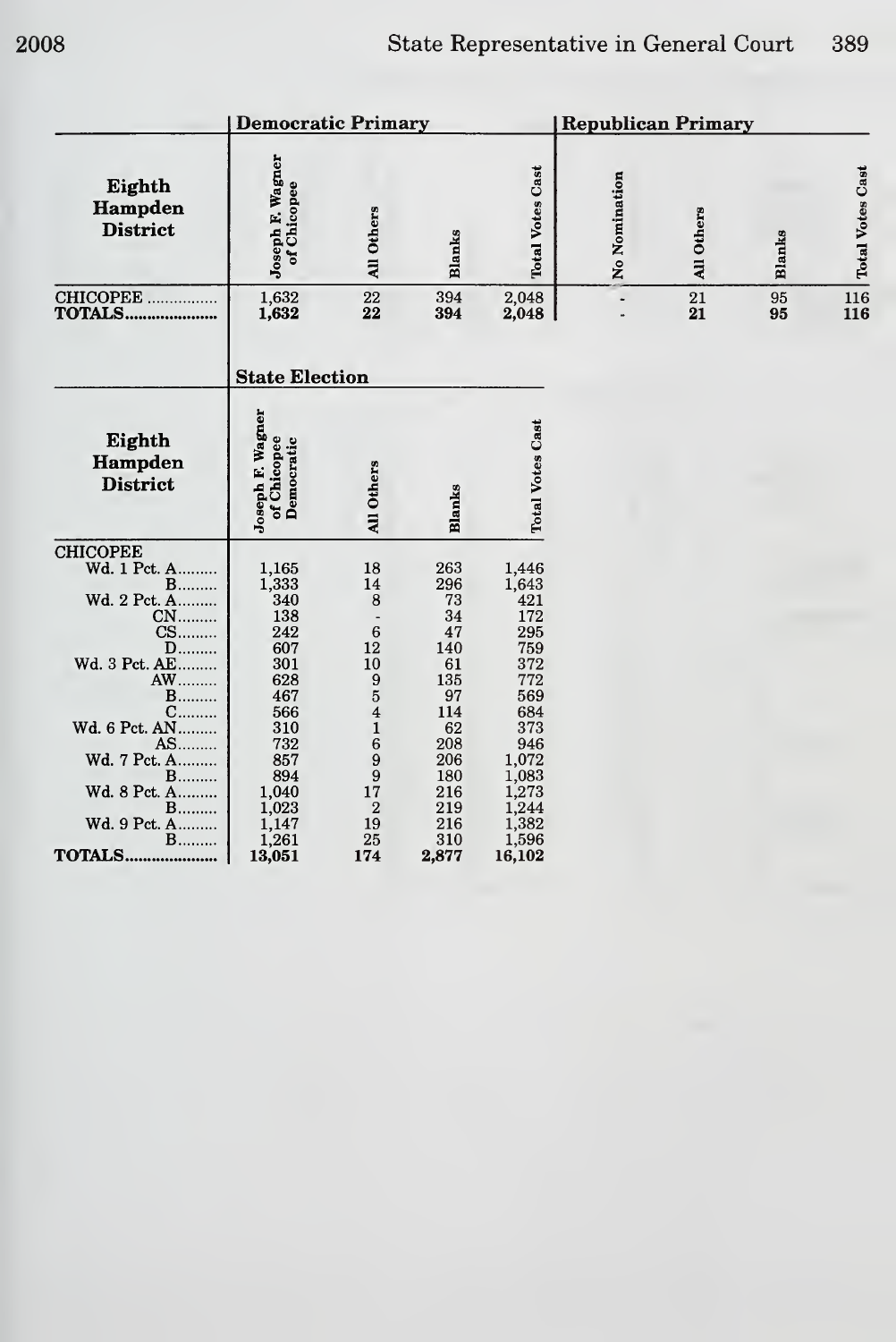|                                                                                                                                                                                                                        | <b>Democratic Primary</b>                                                                                              |                                                                                                                                             |                                                                                                                       |                                                                                                                                       | <b>Republican Primary</b> |                         |                 |                         |  |
|------------------------------------------------------------------------------------------------------------------------------------------------------------------------------------------------------------------------|------------------------------------------------------------------------------------------------------------------------|---------------------------------------------------------------------------------------------------------------------------------------------|-----------------------------------------------------------------------------------------------------------------------|---------------------------------------------------------------------------------------------------------------------------------------|---------------------------|-------------------------|-----------------|-------------------------|--|
| <b>Ninth</b><br>Hampden<br><b>District</b>                                                                                                                                                                             | of Springfield<br>Sean Curran                                                                                          | All Others                                                                                                                                  | <b>Blanks</b>                                                                                                         | <b>Total Votes Cast</b>                                                                                                               | No Nomination             | All Others              | <b>Blanks</b>   | <b>Total Votes Cast</b> |  |
| CHICOPEE<br>SPRINGFIELD<br>TOTALS                                                                                                                                                                                      | 118<br>1,453<br>1,571                                                                                                  | $\overline{2}$<br>27<br>29                                                                                                                  | 38<br>557<br>595                                                                                                      | 158<br>2,037<br>2,195                                                                                                                 |                           | $\mathbf 1$<br>16<br>17 | 14<br>87<br>101 | 15<br>103<br>118        |  |
|                                                                                                                                                                                                                        | <b>State Election</b>                                                                                                  |                                                                                                                                             |                                                                                                                       |                                                                                                                                       |                           |                         |                 |                         |  |
| <b>Ninth</b><br>Hampden<br><b>District</b>                                                                                                                                                                             | of Springfield<br>Democratic<br>Sean Curran                                                                            | <b>All Others</b>                                                                                                                           | Blanks                                                                                                                | <b>Total Votes Cast</b>                                                                                                               |                           |                         |                 |                         |  |
| <b>CHICOPEE</b><br>Wd. 5 Pct. A                                                                                                                                                                                        | 943                                                                                                                    | 10                                                                                                                                          | 240                                                                                                                   | 1,193                                                                                                                                 |                           |                         |                 |                         |  |
| SPRINGFIELD<br>Wd. 2 Pct. A<br><b>B</b><br>С<br>.<br>$\mathbf{D}$<br>F<br>G………<br><b>H………</b><br>Wd. 5 Pct. C<br>D<br>.<br>G.,<br>.<br>н<br>Wd. 7 Pct. H<br>Wd. 8 Pct. A<br>B………<br>$\mathbf{D}$<br>H<br><b>TOTALS</b> | 612<br>782<br>672<br>742<br>669<br>827<br>702<br>638<br>710<br>838<br>860<br>475<br>652<br>691<br>480<br>585<br>11,878 | $\bf 5$<br>15<br>12<br>$\bf 5$<br>$\ddot{6}$<br>10<br>12<br>10<br>14<br>$\overline{11}$<br>$15\,$<br>$\bf{3}$<br>10<br>9<br>11<br>14<br>172 | 146<br>220<br>154<br>205<br>190<br>245<br>216<br>213<br>253<br>284<br>322<br>143<br>188<br>187<br>142<br>185<br>3,533 | 763<br>$\frac{1,017}{838}$<br>952<br>865<br>1,082<br>930<br>861<br>977<br>1,133<br>1,197<br>621<br>850<br>887<br>633<br>784<br>15,583 |                           |                         |                 |                         |  |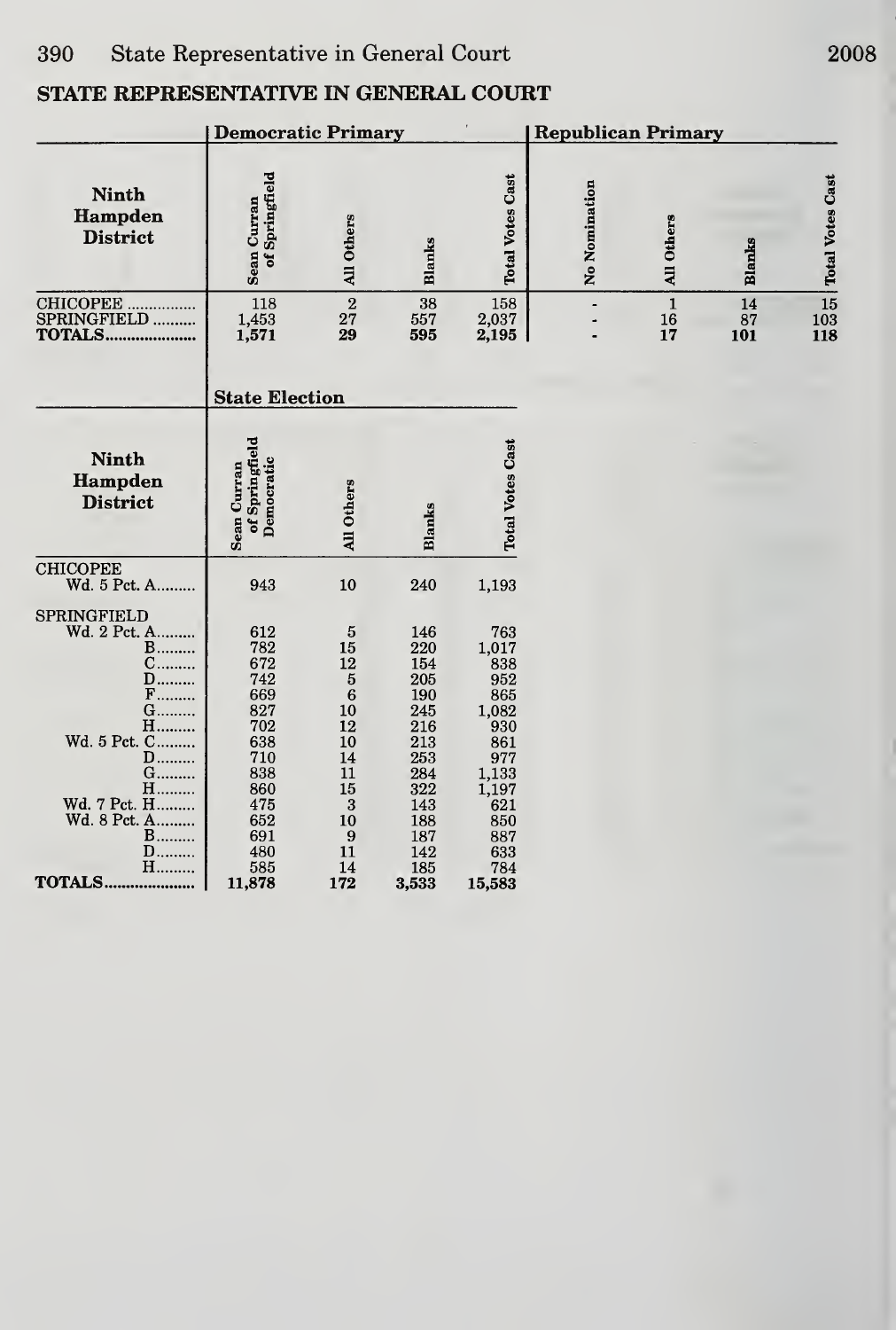|                                                                                                                                                                    |                                                                                                              | <b>Democratic Primary</b>                                                                       |                                                                                                                                                                                                   |                                                                                                  | <b>Republican Primary</b>                                                                                    |                                       |               |                         |  |
|--------------------------------------------------------------------------------------------------------------------------------------------------------------------|--------------------------------------------------------------------------------------------------------------|-------------------------------------------------------------------------------------------------|---------------------------------------------------------------------------------------------------------------------------------------------------------------------------------------------------|--------------------------------------------------------------------------------------------------|--------------------------------------------------------------------------------------------------------------|---------------------------------------|---------------|-------------------------|--|
| <b>Tenth</b><br>Hampden<br><b>District</b>                                                                                                                         | of Springfield<br>Cheryl Rivera                                                                              | All Others                                                                                      | <b>Blanks</b>                                                                                                                                                                                     | <b>Total Votes Cast</b>                                                                          | Springfield<br>George Vázquez<br>6Ë                                                                          | All Others                            | <b>Blanks</b> | <b>Total Votes Cast</b> |  |
| SPRINGFIELD<br><b>TOTALS</b>                                                                                                                                       | 800<br>800                                                                                                   | 17<br>17                                                                                        | 249<br>249                                                                                                                                                                                        | 1,066<br>1,066                                                                                   | 50<br>50                                                                                                     | $\sqrt{2}$<br>$\overline{\mathbf{2}}$ | 26<br>26      | $\frac{78}{78}$         |  |
|                                                                                                                                                                    | <b>State Election</b>                                                                                        |                                                                                                 |                                                                                                                                                                                                   |                                                                                                  |                                                                                                              |                                       |               |                         |  |
| <b>Tenth</b><br>Hampden<br><b>District</b>                                                                                                                         | of Springfield<br>Cheryl Rivera<br>Democratic                                                                | of Springfield<br>George Vázquez<br>Republican                                                  | All Others                                                                                                                                                                                        | <b>Blanks</b>                                                                                    | <b>Total Votes Cast</b>                                                                                      |                                       |               |                         |  |
| SPRINGFIELD<br>Wd. 1 Pct. A<br><b>B</b><br>$C$<br>D………<br>$\mathbf{E}$<br>F………<br>G………<br>$H$<br>Wd. 3 Pct. B<br>C………<br>F<br>G………<br>Η.<br>Wd. 6 Pct. A<br>E<br>G | 554<br>463<br>317<br>567<br>337<br>470<br>502<br>416<br>370<br>278<br>380<br>350<br>427<br>376<br>481<br>638 | 49<br>43<br>69<br>97<br>44<br>72<br>79<br>63<br>44<br>48<br>105<br>57<br>64<br>93<br>113<br>156 | 1<br>$\bf{3}$<br>$\mathbf{1}$<br>3<br>$\overline{\phantom{a}}$<br>$\overline{\phantom{a}}$<br>3<br>$\mathbf{1}$<br>$\mathbf{1}$<br>$\mathbf{1}$<br>$\bf{3}$<br>12<br>3<br>$\overline{\mathbf{4}}$ | 92<br>39<br>82<br>126<br>60<br>112<br>91<br>91<br>50<br>59<br>81<br>68<br>102<br>75<br>96<br>107 | 696<br>548<br>469<br>793<br>441<br>654<br>675<br>571<br>464<br>385<br>567<br>476<br>596<br>556<br>693<br>905 |                                       |               |                         |  |
| <b>TOTALS</b>                                                                                                                                                      | 6,926                                                                                                        | 1,196                                                                                           | 36                                                                                                                                                                                                | 1,331                                                                                            | 9,489                                                                                                        |                                       |               |                         |  |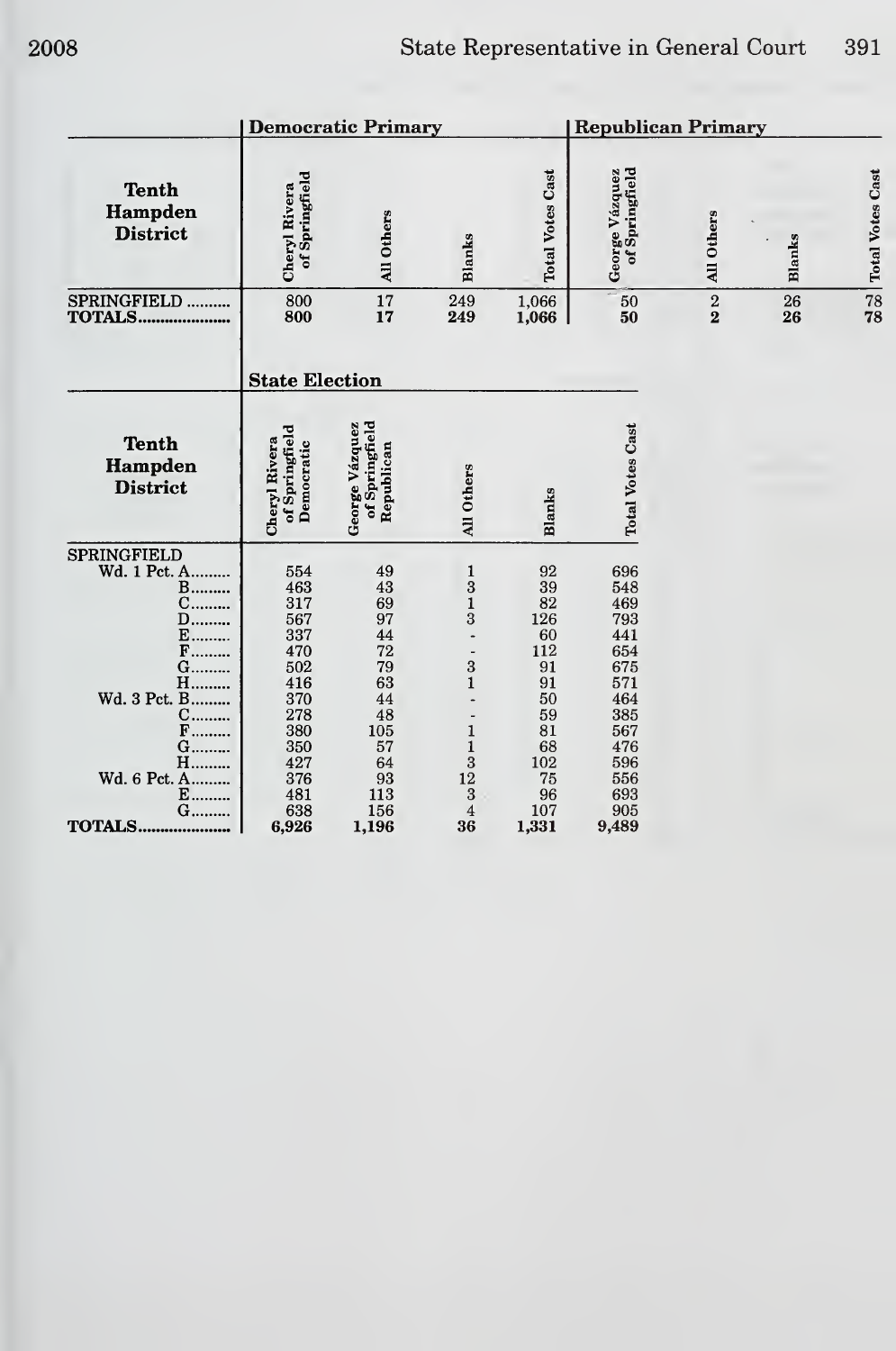|                                                                                                          | <b>Democratic Primary</b>                                          |                                                                                                              |                                                                  |                                                                    |               | <b>Republican Primary</b> |                |            |               |                         |
|----------------------------------------------------------------------------------------------------------|--------------------------------------------------------------------|--------------------------------------------------------------------------------------------------------------|------------------------------------------------------------------|--------------------------------------------------------------------|---------------|---------------------------|----------------|------------|---------------|-------------------------|
| Eleventh<br>Hampden<br><b>District</b>                                                                   | Benjamin Swan<br>of Springfield                                    | Chelan D. Brown<br>of Springfield                                                                            | Lorenzo D. Gaines<br>of Springfield                              | All Others                                                         | <b>Blanks</b> | <b>Total Votes Cast</b>   | No Nomination  | All Others | <b>Blanks</b> | <b>Total Votes Cast</b> |
| SPRINGFIELD<br>TOTALS                                                                                    | $\begin{array}{c} 1{,}221 \\ 1{,}221 \end{array}$                  | 520<br>520                                                                                                   | 497<br>497                                                       | $\frac{1}{1}$                                                      | 77<br>77      | 2,316<br>2,316            | $\blacksquare$ | 18<br>18   | 66<br>66      | $\frac{84}{84}$         |
|                                                                                                          | <b>State Election</b>                                              |                                                                                                              |                                                                  |                                                                    |               |                           |                |            |               |                         |
| Eleventh<br>Hampden<br><b>District</b>                                                                   | Benjamin Swan<br>of Springfield<br>Democratic                      | All Others                                                                                                   | Blanks                                                           | <b>Total Votes Cast</b>                                            |               |                           |                |            |               |                         |
| <b>SPRINGFIELD</b><br>Wd. 3 Pct. A<br>D<br>E<br>Wd. 4 Pct. A<br>$B$<br>C<br><b>D</b><br>E<br>$F$<br>G……… | 407<br>357<br>409<br>574<br>633<br>550<br>544<br>528<br>251<br>662 | $\frac{6}{8}$<br>19<br>$\overline{12}$<br>$\boldsymbol{4}$<br>$\overline{2}$<br>16<br>$\boldsymbol{6}$<br>10 | 143<br>125<br>125<br>156<br>163<br>107<br>101<br>90<br>52<br>147 | 556<br>490<br>540<br>749<br>808<br>661<br>647<br>634<br>309<br>819 |               |                           |                |            |               |                         |
| H<br>Wd. 5 Pct. A<br>$B$<br>$E$<br>$F$<br>Wd. 7 Pct. A<br>Wd. 8 Pct. C<br><b>TOTALS</b>                  | 599<br>602<br>706<br>913<br>777<br>633<br>685<br>9,830             | 11<br>11<br>36<br>19<br>13<br>35<br>21<br>235                                                                | 143<br>129<br>181<br>304<br>285<br>423<br>226<br>2,900           | 753<br>742<br>923<br>1,236<br>1,075<br>1,091<br>932<br>12,965      |               |                           |                |            |               |                         |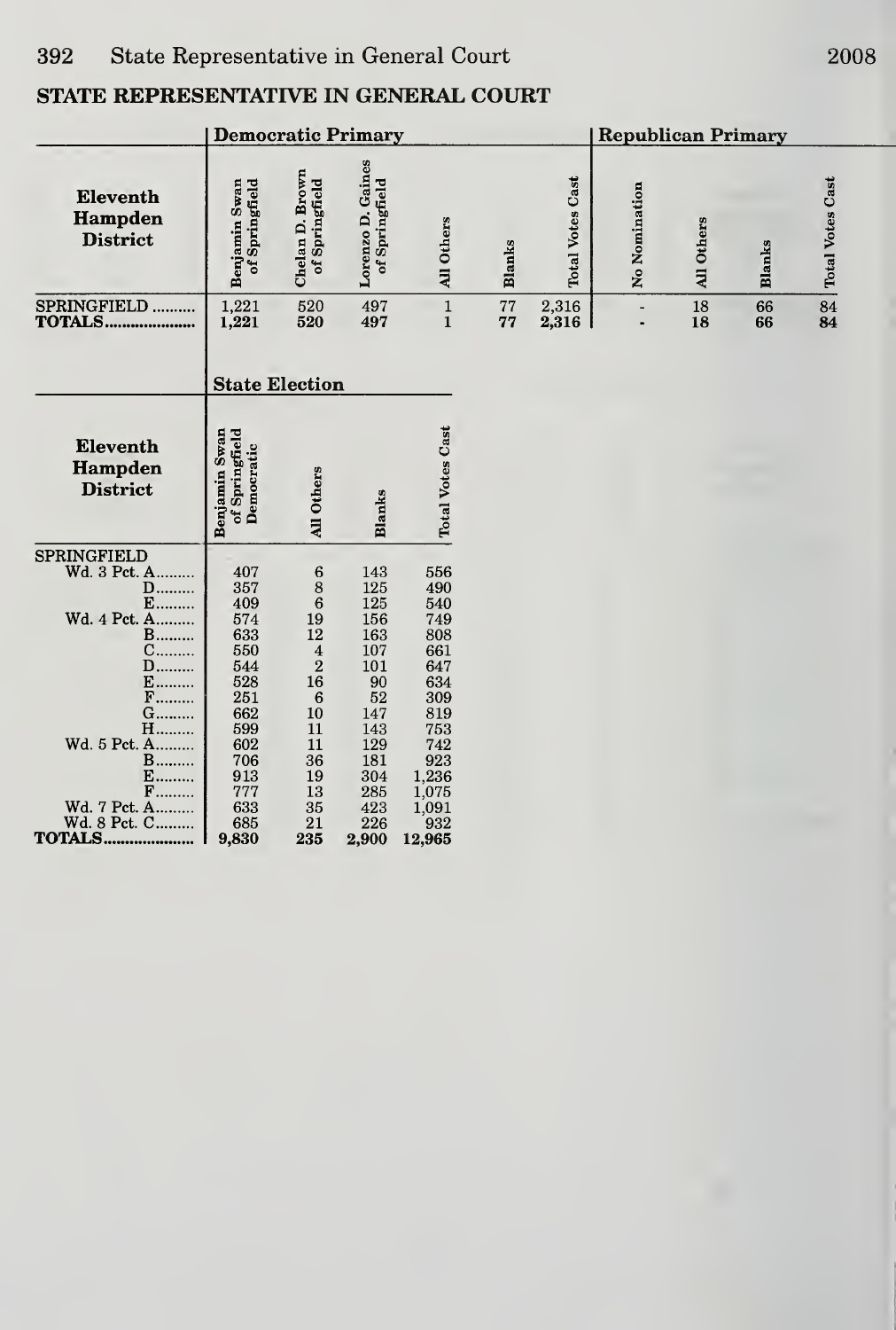|                                                                                                       | <b>Democratic Primary</b>                                     |                                                                              |                                                             |                                                                         | <b>Republican Primary</b> |                                      |                       |                                                      |
|-------------------------------------------------------------------------------------------------------|---------------------------------------------------------------|------------------------------------------------------------------------------|-------------------------------------------------------------|-------------------------------------------------------------------------|---------------------------|--------------------------------------|-----------------------|------------------------------------------------------|
| <b>Twelfth</b><br>Hampden<br><b>District</b>                                                          | Angelo J. Puppolo, Jr.<br>of Springfield                      | All Others                                                                   | Blanks                                                      | <b>Total Votes Cast</b>                                                 | No Nomination             | All Others                           | <b>Blanks</b>         | <b>Total Votes Cast</b>                              |
| East Longmeadow<br>SPRINGFIELD<br>Wilbraham<br><b>TOTALS</b>                                          | 284<br>970<br>681<br>1,935                                    | $\bf{4}$<br>$\boldsymbol{9}$<br>$\mathbf{1}$<br>14                           | 128<br>436<br>252<br>816                                    | 416<br>1,415<br>934<br>2,765                                            | $\centerdot$              | $15\,$<br>13<br>$\overline{2}$<br>30 | 43<br>49<br>91<br>183 | $\begin{array}{c} 58 \\ 62 \end{array}$<br>93<br>213 |
|                                                                                                       | <b>State Election</b>                                         |                                                                              |                                                             |                                                                         |                           |                                      |                       |                                                      |
| Twelfth<br>Hampden<br><b>District</b>                                                                 | Angelo J. Puppolo, Jr.<br>of Springfield<br>Democratic        | All Others                                                                   | <b>Blanks</b>                                               | <b>Total Votes Cast</b>                                                 |                           |                                      |                       |                                                      |
| East Longmeadow<br>2.                                                                                 | 1,429<br>1,398                                                | 21<br>21                                                                     | 587<br>529                                                  | 2,037<br>1,948                                                          |                           |                                      |                       |                                                      |
| SPRINGFIELD<br>Wd. 6 Pct. D<br>$F$<br><b>H</b><br>Wd. 7 Pct. B<br>C<br>D<br>E<br>$\mathbf{F}$<br>G……… | 825<br>592<br>727<br>1,034<br>891<br>808<br>639<br>846<br>859 | 12<br>6<br>22<br>14<br>$\boldsymbol{9}$<br>11<br>$6\phantom{1}6$<br>15<br>23 | 266<br>151<br>222<br>284<br>334<br>276<br>189<br>306<br>337 | 1,103<br>749<br>971<br>1,332<br>1,234<br>1,095<br>834<br>1,167<br>1,219 |                           |                                      |                       |                                                      |
| Wilbraham<br>Pct. A<br><b>B</b><br>$C$<br>$D$<br><b>TOTALS</b>                                        | 1,545<br>1,524<br>1,530<br>1,634<br>16,281                    | 15<br>$22\,$<br>21<br>13<br>231                                              | 532<br>573<br>576<br>599<br>5,761                           | 2,092<br>2,119<br>2,127<br>2,246<br>22,273                              |                           |                                      |                       |                                                      |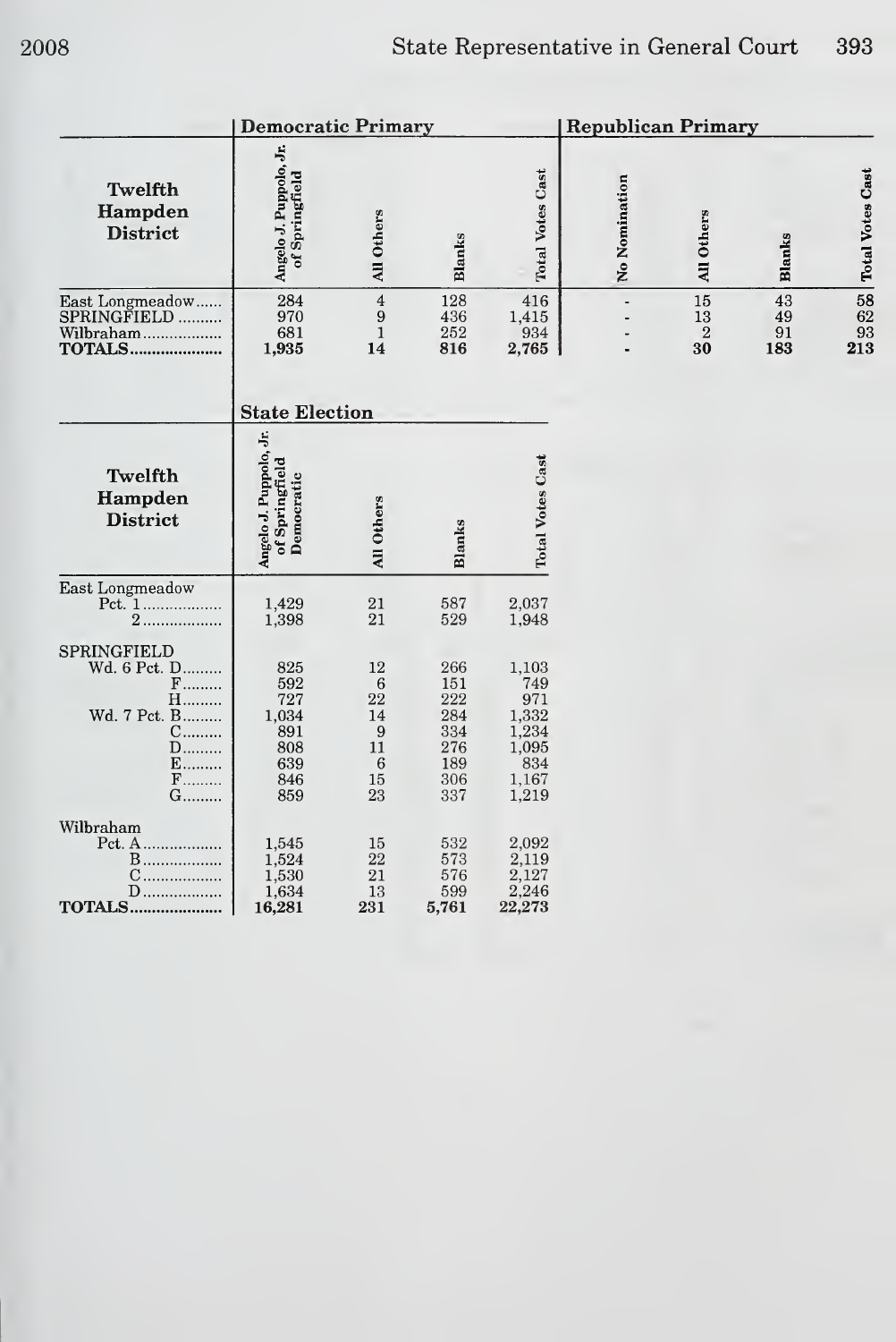|                                                                                                                                                                                                      | <b>Democratic Primary</b>                                                                                                  |                                                                                                                                              |                                                                                                              |                                                                                                                                    | <b>Republican Primary</b> |                                               |                           |                           |  |
|------------------------------------------------------------------------------------------------------------------------------------------------------------------------------------------------------|----------------------------------------------------------------------------------------------------------------------------|----------------------------------------------------------------------------------------------------------------------------------------------|--------------------------------------------------------------------------------------------------------------|------------------------------------------------------------------------------------------------------------------------------------|---------------------------|-----------------------------------------------|---------------------------|---------------------------|--|
| First<br>Hampshire<br><b>District</b>                                                                                                                                                                | of Northampton<br>Peter V. Kocot                                                                                           | All Others                                                                                                                                   | Blanks                                                                                                       | <b>Total Votes Cast</b>                                                                                                            | No Nomination             | All Others                                    | Blanks                    | <b>Total Votes Cast</b>   |  |
| Hatfield<br>Montgomery<br>NORTHAMPTON<br>Southampton<br>Westhampton                                                                                                                                  | 251<br>46<br>2,490<br>254<br>123                                                                                           | $\mathbf{1}$<br>17<br>$\overline{2}$                                                                                                         | 40<br>17<br>433<br>77<br>17                                                                                  | 292<br>63<br>2,940<br>333<br>140                                                                                                   |                           | $\ddot{\phantom{0}}$<br>$\boldsymbol{4}$<br>5 | 19<br>14<br>71<br>18<br>9 | 19<br>14<br>75<br>23<br>9 |  |
| <b>TOTALS</b>                                                                                                                                                                                        | 3,164                                                                                                                      | 20                                                                                                                                           | 584                                                                                                          | 3,768                                                                                                                              |                           | 9                                             | 131                       | 140                       |  |
|                                                                                                                                                                                                      | <b>State Election</b>                                                                                                      |                                                                                                                                              |                                                                                                              |                                                                                                                                    |                           |                                               |                           |                           |  |
| First<br>Hampshire<br><b>District</b>                                                                                                                                                                | of Northampton<br>Peter V. Kocot<br>Democratic                                                                             | All Others                                                                                                                                   | <b>Blanks</b>                                                                                                | <b>Total Votes Cast</b>                                                                                                            |                           |                                               |                           |                           |  |
| Hatfield<br>Montgomery<br>NORTHAMPTON<br>Wd. 1 Pct. A<br>$B$<br>Wd. 2 Pct. A<br>$B$<br>Wd. 3 Pct. A<br>$B$<br>Wd. 4 Pct. A<br>$B$<br>Wd. 5 Pct. A<br>B<br>Wd. 6 Pct. A<br>$B$<br>Wd. 7 Pct. A<br>$B$ | 1,737<br>390<br>795<br>1,160<br>800<br>692<br>1,025<br>988<br>762<br>1,141<br>970<br>990<br>1,026<br>1,179<br>944<br>1,118 | $\overline{7}$<br>$\overline{a}$<br>6<br>$\mathbf 1$<br>$\mathbf{1}$<br>$\overline{c}$<br>6223<br>8<br>$\bar{6}$<br>3<br>$\bar{7}$<br>3<br>8 | 378<br>125<br>182<br>230<br>156<br>130<br>212<br>211<br>148<br>196<br>176<br>186<br>202<br>241<br>206<br>217 | 2,122<br>515<br>983<br>1,391<br>957<br>824<br>1,243<br>1,201<br>912<br>1,340<br>1,154<br>1,182<br>1,231<br>1,427<br>1,153<br>1,343 |                           |                                               |                           |                           |  |
| Southampton<br>Westhampton<br><b>TOTALS</b>                                                                                                                                                          | 2,508<br>899<br>19,124                                                                                                     | 29<br>94                                                                                                                                     | 891<br>215<br>4,302                                                                                          | 3,428<br>1,114<br>23,520                                                                                                           |                           |                                               |                           |                           |  |

2008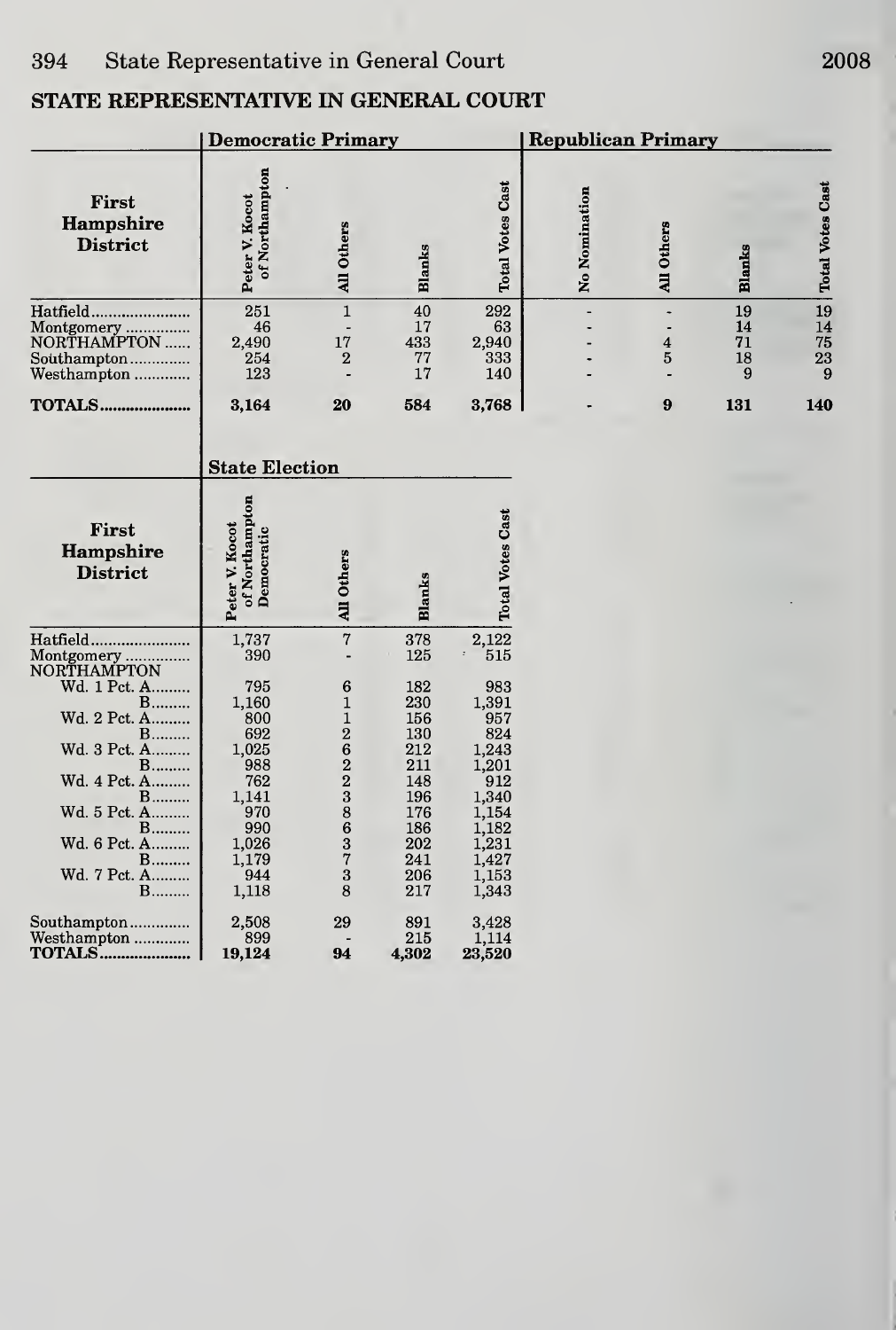|                                                              | <b>Democratic Primary</b>                           |                                                         |                                          |                                                     | <b>Republican Primary</b> |                                           |                       |                         |  |
|--------------------------------------------------------------|-----------------------------------------------------|---------------------------------------------------------|------------------------------------------|-----------------------------------------------------|---------------------------|-------------------------------------------|-----------------------|-------------------------|--|
| <b>Second</b><br>Hampshire<br><b>District</b>                | of South Hadley<br>John W. Scibak                   | All Others                                              | Blanks                                   | <b>Total Votes Cast</b>                             | No Nomination             | All Others                                | <b>Blanks</b>         | <b>Total Votes Cast</b> |  |
| Easthampton<br>Hadley<br>South Hadley<br><b>TOTALS</b>       | 879<br>351<br>858<br>2,088<br><b>State Election</b> | 3<br>$\bf{3}$                                           | 263<br>70<br>199<br>532                  | 1,145<br>421<br>1,057<br>2,623                      |                           | $\overline{2}$<br>$\overline{\mathbf{2}}$ | 64<br>37<br>85<br>186 | 66<br>37<br>85<br>188   |  |
| <b>Second</b><br>Hampshire<br><b>District</b>                | of South Hadley<br>John W. Scibak<br>Democratic     | All Others                                              | Blanks                                   | <b>Total Votes Cast</b>                             |                           |                                           |                       |                         |  |
| Easthampton<br>2.<br>3.<br>4.<br>5<br>Hadley<br>South Hadley | 1,417<br>1,326<br>1,286<br>1,504<br>1,516<br>2,505  | 7<br>$\begin{array}{c} 56 \\ 66 \\ 7 \end{array}$<br>12 | 366<br>328<br>285<br>458<br>412<br>586   | 1,790<br>1,659<br>1,577<br>1,968<br>1,935<br>3,103  |                           |                                           |                       |                         |  |
| Pct. A<br><b>B</b><br>.<br>D<br>$E$<br><b>TOTALS</b>         | 1,260<br>1,637<br>1,587<br>987<br>1,603<br>16,628   | 43                                                      | 375<br>467<br>468<br>247<br>479<br>4,471 | 1,635<br>2,104<br>2,055<br>1,234<br>2,082<br>21,142 |                           |                                           |                       |                         |  |

 $\ddot{\phantom{0}}$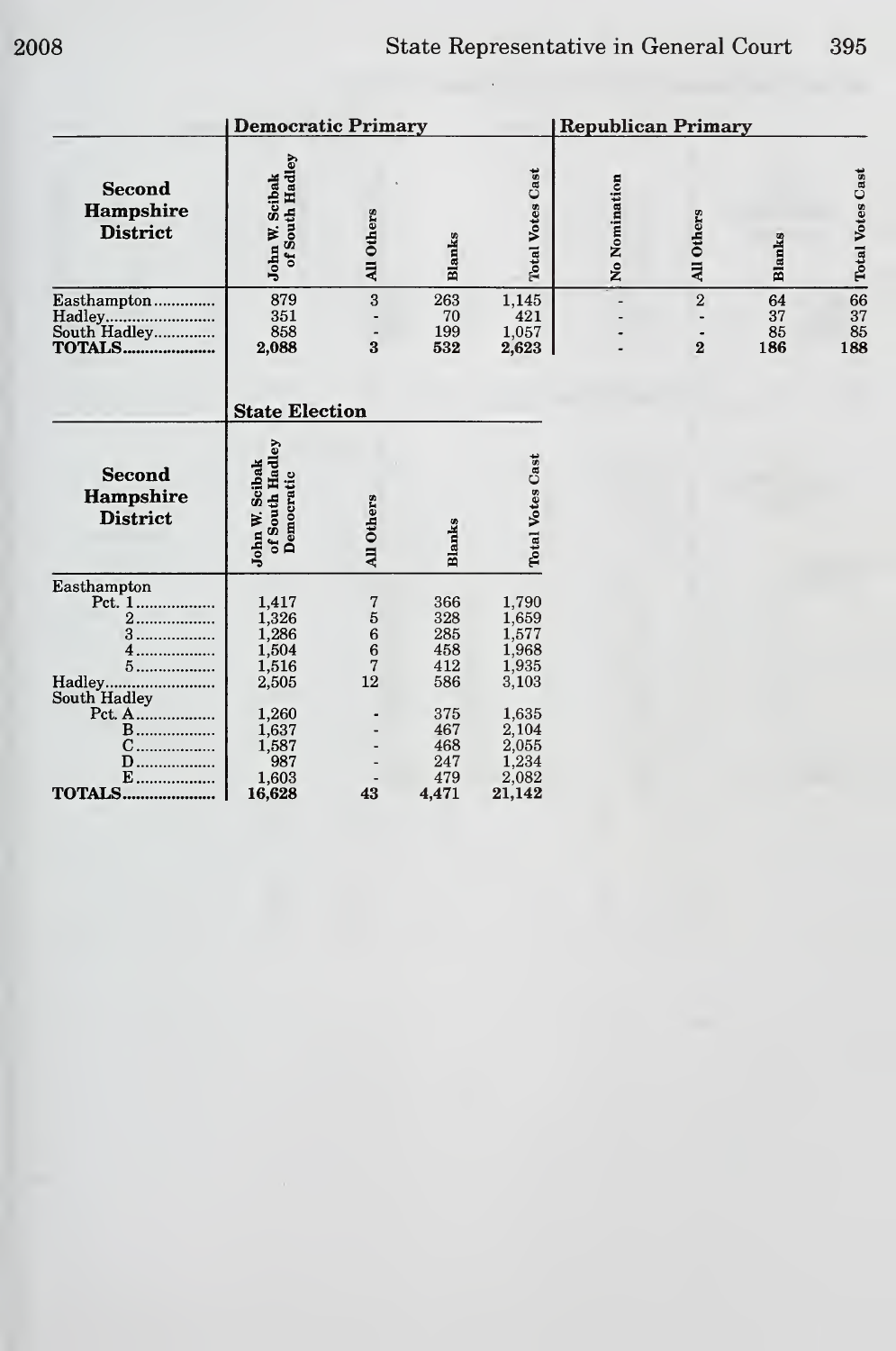|                                                                  | <b>Republican Primary</b>                                                  |                                                                                                 |                                                                    |                                                                                                                         |                              |                                        |                |                         |
|------------------------------------------------------------------|----------------------------------------------------------------------------|-------------------------------------------------------------------------------------------------|--------------------------------------------------------------------|-------------------------------------------------------------------------------------------------------------------------|------------------------------|----------------------------------------|----------------|-------------------------|
| <b>Third</b><br>Hampshire<br><b>District</b>                     | of Amherst<br>Ellen Story                                                  | All Others                                                                                      | <b>Blanks</b>                                                      | <b>Total Votes Cast</b>                                                                                                 | No Nomination                | All Others                             | Blanks         | <b>Total Votes Cast</b> |
| Amherst                                                          | $\begin{array}{c} 1,953 \\ 259 \end{array}$<br>2,212                       | $\frac{5}{2}$                                                                                   | 198<br>68<br>266                                                   | $\begin{array}{c} 2{,}156 \\ 329 \end{array}$<br>2,485                                                                  | $\qquad \qquad \blacksquare$ | $\overline{5}$<br>$\overline{5}$<br>10 | 40<br>34<br>74 | 45<br>39<br>84          |
|                                                                  | <b>State Election</b>                                                      |                                                                                                 |                                                                    |                                                                                                                         |                              |                                        |                |                         |
| <b>Third</b><br>Hampshire<br><b>District</b>                     | Democratic<br>of Amherst<br>Ellen Story                                    | All Others                                                                                      | <b>Blanks</b>                                                      | <b>Total Votes Cast</b>                                                                                                 |                              |                                        |                |                         |
| Amherst<br>Pct. 1<br>2<br>3<br><br>.<br>5<br>7<br>8<br>9<br>$10$ | 760<br>981<br>797<br>929<br>901<br>1,460<br>1,175<br>1,635<br>1,315<br>766 | $\begin{array}{c} 9 \\ 4 \\ 7 \end{array}$<br>$\overline{7}$<br>10<br>11<br>9<br>17<br>16<br>11 | 161<br>206<br>166<br>177<br>187<br>232<br>270<br>274<br>268<br>176 | 930<br>1,191<br>970<br>$\!\!\!\!\begin{array}{c} 1,113 \\ 1,098 \end{array}$<br>1,703<br>1,454<br>1,926<br>1,599<br>953 |                              |                                        |                |                         |
| Granby<br>TOTALS                                                 | 2,533<br>13,252                                                            | 22<br>123                                                                                       | 1,029<br>3,146                                                     | 3,584<br>16,521                                                                                                         |                              |                                        |                |                         |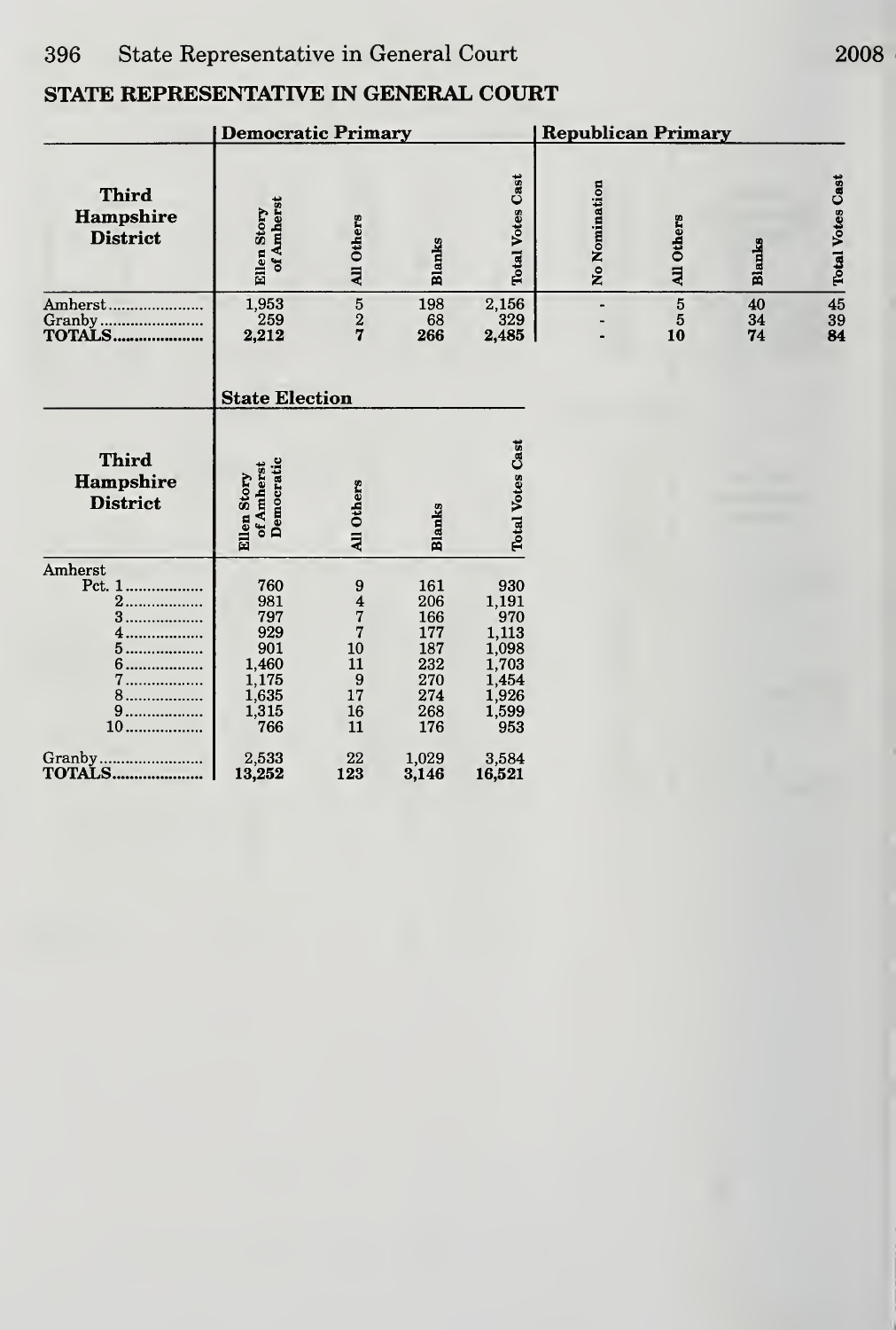|                                              |                                                | <b>Democratic Primary</b>                   |                                                        | <b>Republican Primary</b>                                   |                                  |                                                                                        |                                                            |                                       |  |
|----------------------------------------------|------------------------------------------------|---------------------------------------------|--------------------------------------------------------|-------------------------------------------------------------|----------------------------------|----------------------------------------------------------------------------------------|------------------------------------------------------------|---------------------------------------|--|
| First<br><b>Middlesex</b><br><b>District</b> | Virginia C. Wood<br>of Groton                  | All Others                                  | <b>Blanks</b>                                          | <b>Total Votes Cast</b>                                     | Robert S. Hargraves<br>of Groton | All Others                                                                             | Blanks                                                     | <b>Total Votes Cast</b>               |  |
| Groton<br>Pepperell<br>Townsend              | 262<br>165<br>522<br>449<br>316                | $\sqrt{2}$<br>13<br>6<br>$\overline{5}$     | 100<br>35<br>149<br>110<br>108                         | 362<br>202<br>684<br>565<br>429                             | 111<br>64<br>190<br>228<br>146   | $\qquad \qquad \blacksquare$<br>$\mathbf{1}$<br>$\mathbf 1$<br>$\overline{\mathbf{4}}$ | $\overline{4}$<br>$\sqrt{2}$<br>11<br>$\overline{7}$<br>10 | 115<br>66<br>$\frac{202}{236}$<br>160 |  |
| <b>TOTALS</b>                                | 1,714                                          | 26                                          | 502                                                    | 2,242                                                       | 739                              | 6                                                                                      | 34                                                         | 779                                   |  |
|                                              | <b>State Election</b>                          |                                             |                                                        |                                                             |                                  |                                                                                        |                                                            |                                       |  |
| First<br><b>Middlesex</b><br><b>District</b> | Robert S. Hargraves<br>Republican<br>of Groton | Virginia C. Wood<br>Democratic<br>of Groton | Zachary E. Saboliauskas<br>Independent<br>of Pepperell | All Others                                                  | <b>Blanks</b>                    | <b>Total Votes Cast</b>                                                                |                                                            |                                       |  |
| Ayer<br>Pct. 1<br>$2$                        | 816<br>754                                     | 780<br>636                                  | 85<br>86                                               | $\mathbf{1}$                                                | 127<br>109                       | 1,809<br>1,585                                                                         |                                                            |                                       |  |
| Dunstable                                    | 947                                            | 753                                         | 60                                                     | $\overline{2}$                                              | 104                              | 1,866                                                                                  |                                                            |                                       |  |
| Groton<br>Pct. 1<br>2<br>3                   | 1,056<br>1,052<br>984                          | 829<br>834<br>868                           | 55<br>68<br>76                                         | $\overline{\mathbf{2}}$<br>$\mathbf{1}$                     | 137<br>98<br>$7\,7$              | 2,077<br>2,054<br>2,006                                                                |                                                            |                                       |  |
| Pepperell<br>2<br>3                          | 1,042<br>1,099<br>1,007                        | 760<br>757<br>789                           | 196<br>173<br>159                                      | $\centerdot$                                                | 124<br>112<br>118                | 2,122<br>2,141<br>2,073                                                                |                                                            |                                       |  |
| Townsend<br>2<br>3<br><b>TOTALS</b>          | 902<br>928<br>892<br>11,479                    | 569<br>647<br>586<br>8,808                  | 81<br>95<br>92<br>1,226                                | $\bf{2}$<br>$\overline{\mathbf{4}}$<br>$\overline{2}$<br>14 | 89<br>95<br>76<br>1,266          | 1,643<br>1,769<br>1,648<br>22,793                                                      |                                                            |                                       |  |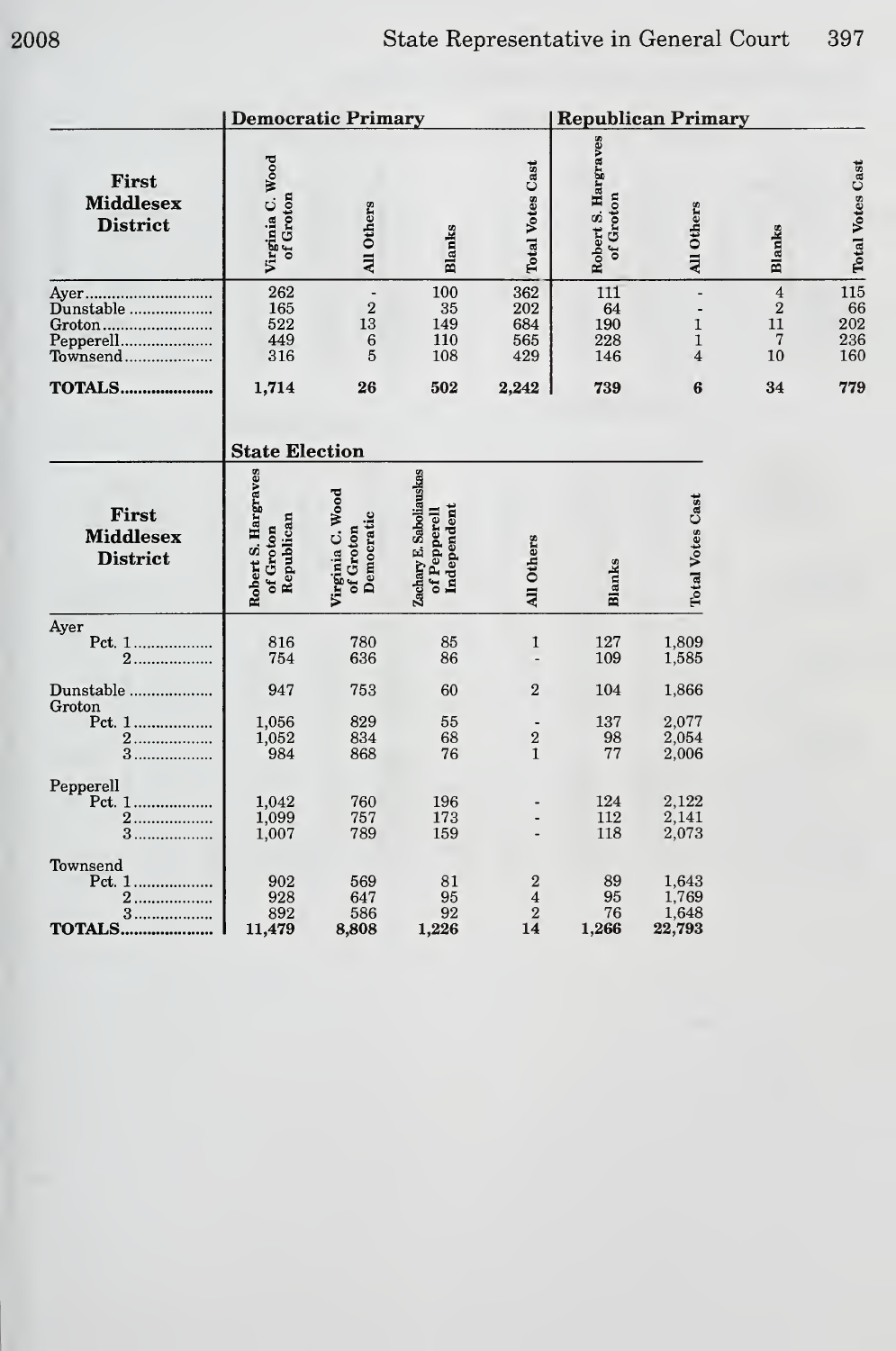|                                                       | <b>Democratic Primary</b>                                    |                                                  |                                                                                 |                                                | <b>Republican Primary</b>                                    |                                |                                  |                                            |                                    |                            |
|-------------------------------------------------------|--------------------------------------------------------------|--------------------------------------------------|---------------------------------------------------------------------------------|------------------------------------------------|--------------------------------------------------------------|--------------------------------|----------------------------------|--------------------------------------------|------------------------------------|----------------------------|
| <b>Second</b><br><b>Middlesex</b><br><b>District</b>  | <b>James Arciero</b><br>of Westford                          | of Chelmsford<br>Patricia Wojtas                 | All Others                                                                      | <b>Blanks</b>                                  | <b>Total Votes Cast</b>                                      | Paul J. Avella<br>of Littleton | William K. Bunker<br>of Westford | All Others                                 | <b>Blanks</b>                      | <b>Total Votes Cast</b>    |
| Chelmsford                                            | 241<br>359<br>1,734<br>2,334                                 | 806<br>176<br>231<br>1,213                       | $\overline{2}$<br>$\overline{\phantom{a}}$<br>$\frac{3}{5}$                     | 61<br>59<br>81<br>201                          | 1,110<br>594<br>2,049<br>3,753                               | 257<br>456<br>508<br>1,221     | 45<br>8<br>81<br>134             | $\mathbf{1}$<br>$\blacksquare$<br>11<br>12 | 12<br>$\boldsymbol{4}$<br>18<br>34 | 315<br>468<br>618<br>1,401 |
|                                                       | <b>State Election</b>                                        |                                                  |                                                                                 |                                                |                                                              |                                |                                  |                                            |                                    |                            |
| <b>Second</b><br><b>Middlesex</b><br><b>District</b>  | <b>James Arciero</b><br>Democratic<br>of Westford            | Paul J. Avella<br>of Littleton<br>Republican     | All Others                                                                      | <b>Blanks</b>                                  | <b>Total Votes Cast</b>                                      |                                |                                  |                                            |                                    |                            |
| Chelmsford<br>Pct. 3<br>5<br>$7$                      | $\begin{array}{c} 1,072 \\ 996 \end{array}$<br>1,096         | 814<br>924<br>1,098                              | $\mathbf{1}$<br>$\frac{2}{2}$                                                   | 203<br>236<br>227                              | 2,090<br>2,158<br>2,423                                      |                                |                                  |                                            |                                    |                            |
| Littleton<br>Pct. 1<br>2<br>.<br>3                    | 657<br>652<br>560                                            | 1,073<br>1,021<br>918                            |                                                                                 | 100<br>131<br>84                               | 1,830<br>1,804<br>1,562                                      |                                |                                  |                                            |                                    |                            |
| Westford<br>2<br>3<br>4.<br>5.<br>6.<br><b>TOTALS</b> | 1,093<br>1,155<br>1,272<br>1,152<br>1,325<br>1,064<br>12,094 | 805<br>738<br>756<br>888<br>816<br>797<br>10,648 | $\mathbf 1$<br>$\mathbf 1$<br>$\overline{2}$<br>$\overline{a}$<br>$\bf 2$<br>11 | 127<br>110<br>134<br>93<br>117<br>134<br>1,696 | 2,025<br>2,004<br>2,163<br>2,135<br>2,258<br>1,997<br>24,449 |                                |                                  |                                            |                                    |                            |